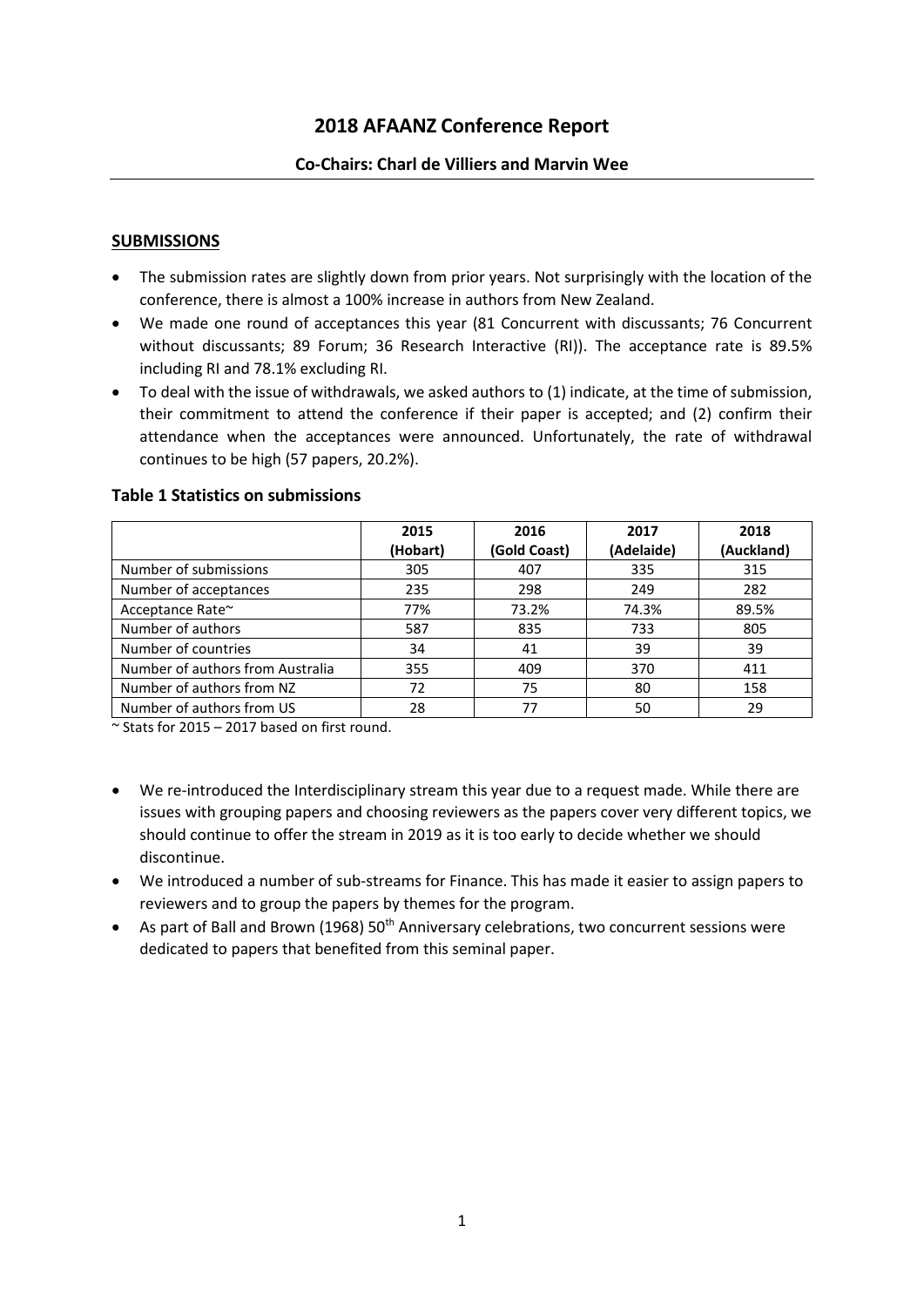### **Table 2 Submission by streams**

|                                        |      |      |      |      | 2018 Accept | 2018 Accept |
|----------------------------------------|------|------|------|------|-------------|-------------|
| <b>Stream</b>                          | 2015 | 2016 | 2017 | 2018 | Rates       | Rates       |
|                                        |      |      |      |      | (excl RI)   | (incl RI)   |
| <b>Accounting History</b>              | 3    | 1    | 7    | 4    | 75.0%       | 100.0%      |
| Auditing                               | 36   | 38   | 33   | 39   | 76.9%       | 84.6%       |
| Corporate Governance                   | 35   | 62   | 47   | 38   | 73.7%       | 84.2%       |
| <b>Corporate Social Responsibility</b> | 23   | 33   | 37   | 28   | 82.1%       | 92.9%       |
| <b>Critical Perspectives</b>           |      |      | 11   | 4    | 75.0%       | 100.0%      |
| Education                              | 19   | 19   | 20   | 28   | 78.6%       | 85.7%       |
| Finance*                               | 41   | 97   | 44   | 63   | 82.5%       | 92.1%       |
| <b>Financial Accounting</b>            | 70   | 80   | 67   | 44   | 77.3%       | 84.1%       |
| Interdisciplinary                      | 17   | 14   |      | 13   | 84.6%       | 100.0%      |
| <b>International Accounting</b>        | 17   | 14   | 15   | 11   | 72.7%       | 100.0%      |
| <b>Management Accounting</b>           | 18   | 22   | 32   | 26   | 76.9%       | 88.5%       |
| Public Sector/Not for Profit           | 15   | 17   | 16   | 9    | 66.7%       | 100.0%      |
| Taxation                               | 11   | 10   | 6    | 8    | 75.0%       | 100.0%      |
| <b>Total</b>                           | 305  | 407  | 335  | 315  | 78.1%       | 89.5%       |

\* Asset pricing – 8; Behavioural Finance 7; Corporate Finance 23; Finance (Other) 25

## **PANEL DISCUSSIONS**

• 5 panels included in the program, 1 planned but did not proceed. A lot of background work were required to get these off the ground. We will need to start planning for the next conference and have individuals champion the panels.

# **TECHNICAL COMMITTEE**

- 23 members on the committee across the 13 streams.
	- o 4 members from New Zealand and 19 from Australia.
	- o Representing 3 New Zealand institutions and 15 Australian institutions.
	- o 4 new members introduced to the committee to ensure refresh and continuity.
- Reviewers were required, by the system, to provide comments before they are able to lodge their reviews. However, some authors note that the comments they have received are very concise.
- Committee members were asked to "review" the reviewer's comments. Some committee members reported that they had to moderate the comments from some reviewers. We will need to continue to emphasise the importance of moderation.

### **CONFERENCE SUBMISSION SYSTEM**

• OpenConf now provides the host server for our conference submission system. The issue of hacking seems to have been resolved.